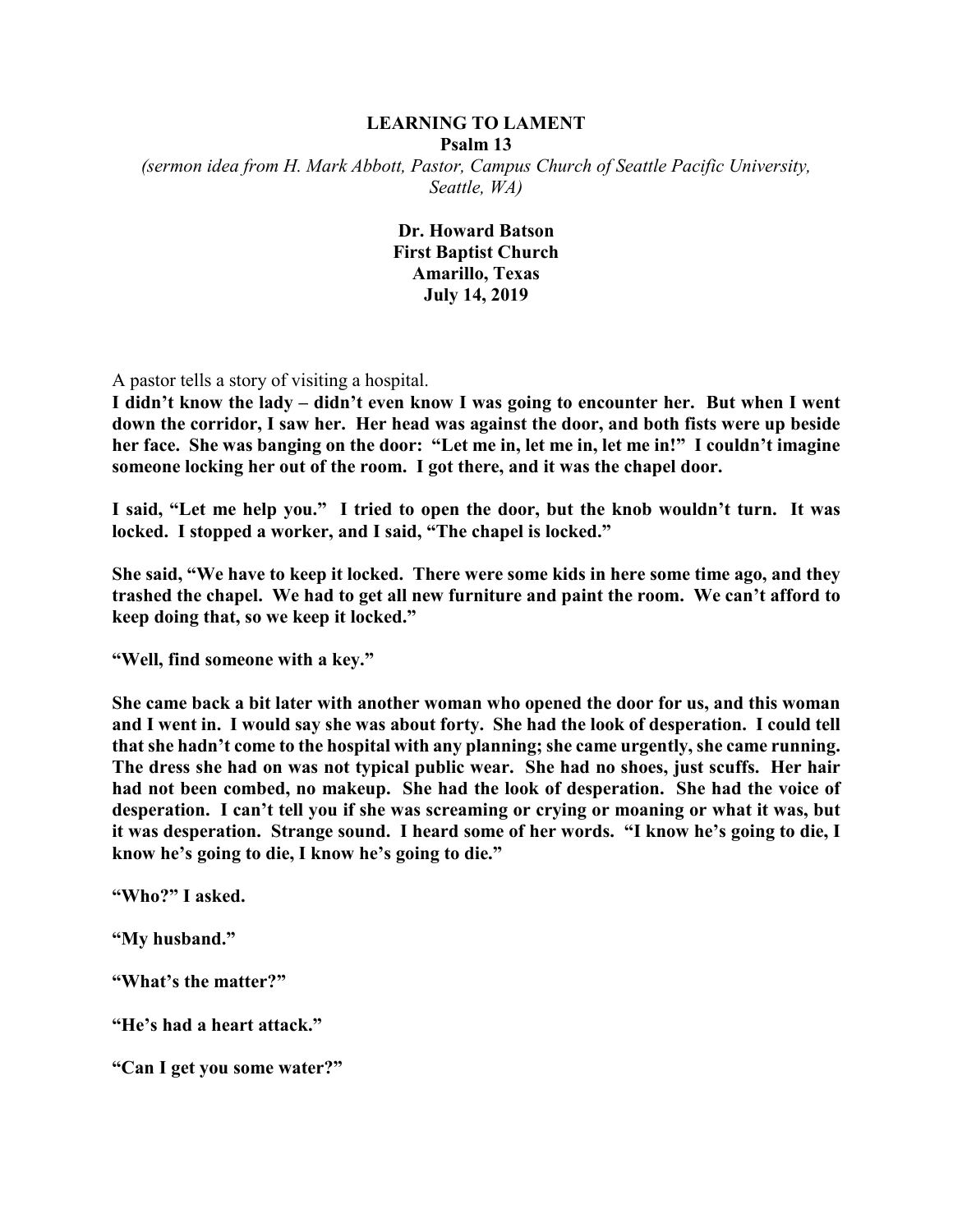**"No," she said.**

**I told her I was a pastor and I said, "Can I pray with you?"**

**And she said, "Please."**

**The pastor said, "I started to pray for her and her husband, and she interrupted me. She didn't just interrupt me; she took over. She started praying herself and stopped my prayer. I think maybe I was too quiet or too slow or saying the wrong thing or something. Anyway, my prayer wasn't there, and she knew it. So she said, 'Lord, this is not the time to take my husband. You know that better than I do, he's not ready. Never prays, never goes to church or anything. He's not ready, not a good time to take him. Don't take him now. And what about me? If I have to raise these kids, what am I going to do? I don't have any skills, can't find any work. I quit school to marry him. If I'd have known you were going to take him, I'd have stayed in school.' She was really talking to God. 'And what about the kids? They don't mind me now with him around. If he's gone, they'll be wild as bucks. What about the kids? This is not the time to take my husband.' Whew."**

**The pastor said he stayed as long as he felt useful. He went back the next morning, and she had on a nice dress; she had on shoes; she had combed her hair. She looked fine. She was in the hallway outside intensive care. Before he could ask, she said, "He's better." She smiled and said, "I'm sorry about that crazy woman yesterday."**

**I said, "Well, you weren't crazy."**

**She said, "I guess the Lord heard one of us."**

**The pastor said, "He heard you."**

## **She was desperate. She had God by the lapels, both hands, and was screaming in God's face: "I don't think you're listening!" That's desperation. (Fred Craddock,** *Craddock Stories,* **p. 110-111)**

When you look at the song book of the ancient people of God, there are certainly some songs of happiness, some songs of thanksgiving, songs that say, "Shout joyfully to God, all the earth; Sing the glory of His name; Make His praise glorious. Say to God, 'How awesome are thy works.'" (Psalm 66)

There are songs that say, "I love the Lord because He hears my voice and my prayers, because He has leaned His ear towards me" (Psalm 116).

But there are some psalms that read very differently than this. In fact, there are some songs that say, "I used to have a voice of joy." Psalm 42:4 says, "...For I used to go along with the throng and lead them in procession to the house of God, with the voice of joy and thanksgiving...." But that's not the way the psalmist is any longer in Psalm 42. Now he says, "As the deer pants for the water brooks, so my soul pants for God." He thirsts for God, thirsts for the living God, because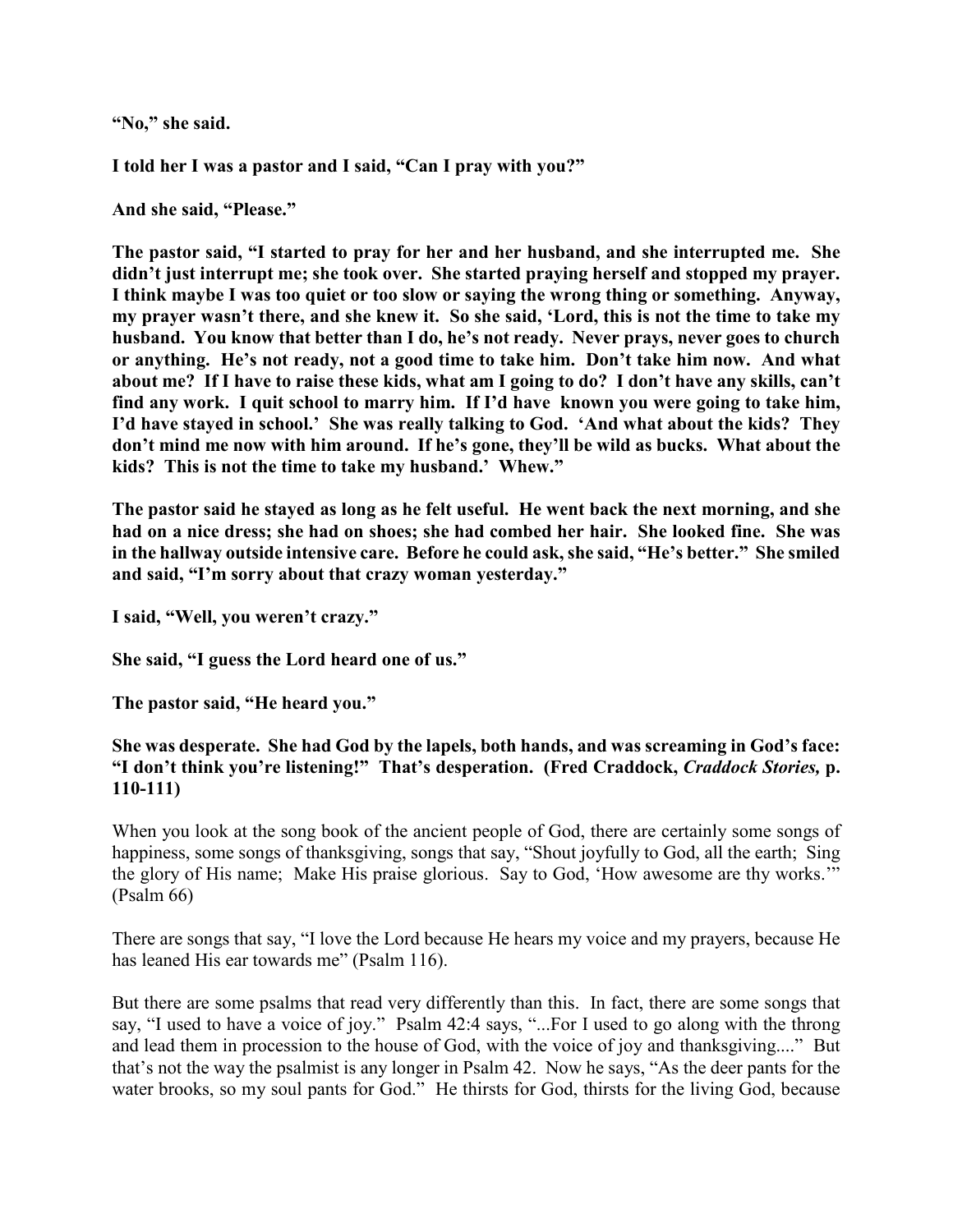his tears have been his food day and night. He wonders (verse 3) and all around him wonder, "Where is my God?" "He's forgotten me," he says in Psalm 42. "God has forgotten me."

Yes, there are, indeed, some songs in the ancient song book that call for joy and praise to God. But there are some of the songs that sound like the woman praying in the hospital – sound like you're grabbing God by the lapels and sharing with God exactly what you're thinking because you know He understands your heart already.

There are summer songs. "Let everything that has breath praise the Lord...."

But there are also winter songs. "Out of the depths I have cried to you, O Lord."

Those times when the psalmist feels that God has forgotten him. In Psalm 77, the psalmist says, "God, you have rejected me."

Those times when it seems as if God is not listening. "I cry out. I've cried out by day, and I cry out at night. Let my prayer come before Thee. Lean your ear to me" (Psalm 88). In fact, the psalmist is saying that even in the midst of worship, the directions are there in Psalm 88 for just the tune you're supposed to use when you sing this song of complaint to God in worship. "God, I'm crying out day and night, but you're not listening."

In Psalm 99, the psalmist says to God, "Don't be silent."

These prayers of lament are the prayers of a tormented soul, a troubled heart, a tortured mind. Crying out to God and, yet, God does not answer. Crying out to God, and God does not listen. And so you sing the winter song, the song of Psalm 130. "Out of the depths have I cried to you, O Lord."

In fact, Jesus himself gave the prayer of lament on the cross. "My God, my God, why have you forsaken me?" The psalmist continues, "Why are you so far from saving me, so far from the words of my groaning?" (Psalm 22).

These are winter songs.

Athanasius, a fourth century church leader, said that the psalms "become like a mirror to the person singing them." The psalms reflect our deepest feelings – all of them. And sometimes those deepest feelings are not bright and cheery. David and the other psalmists lamented their sins. The psalmists also lamented the tragedies happening around them. They protested the troubles of human life. They lamented their enemies, the success of their enemies – they expressed anger against their enemies to God.

The psalmists knew how to lament.

We need to learn to lament.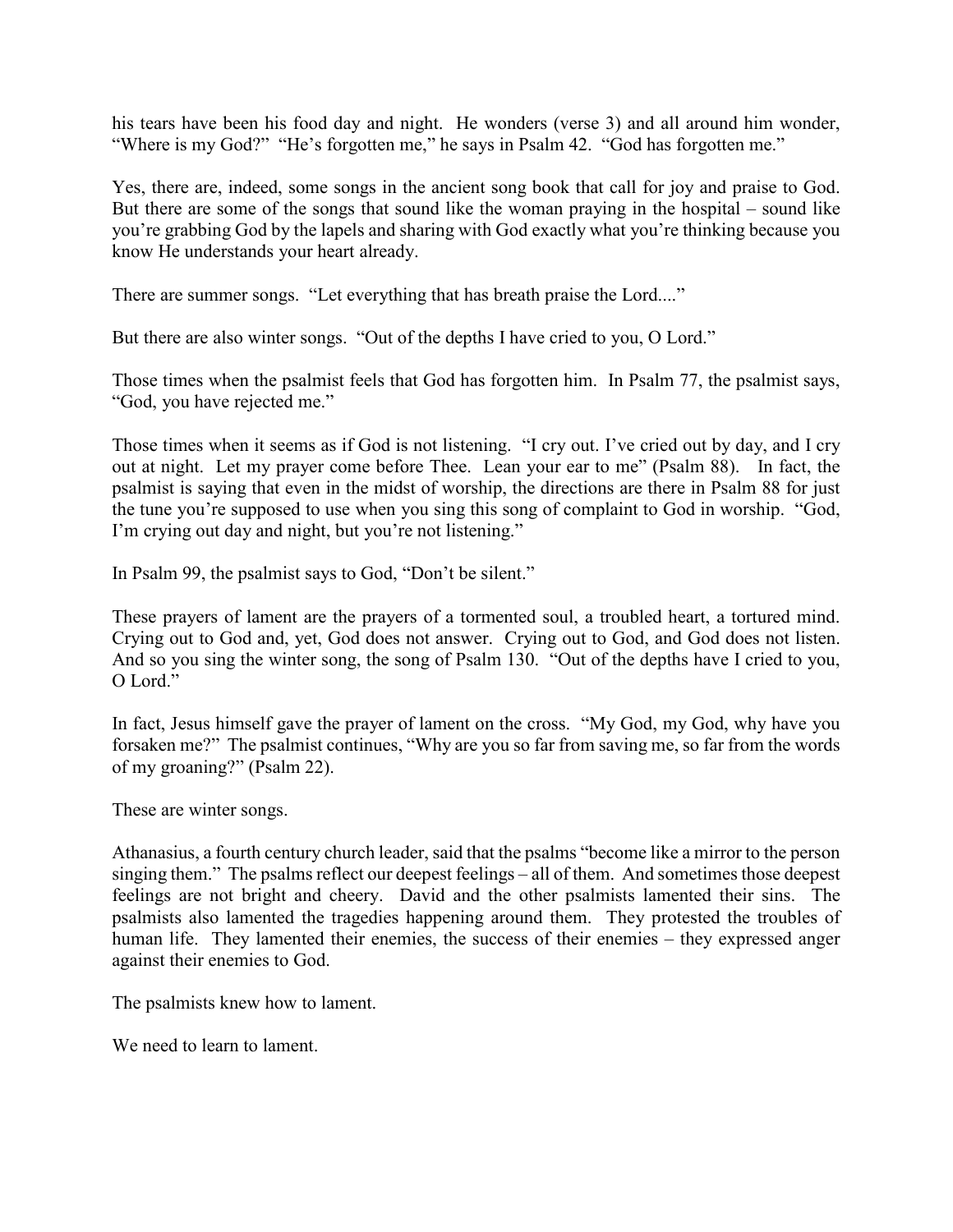Someone once said that true religion in America is a religion of optimism and denial. You can turn on your television, even this morning, and you'll see a preacher standing before you giving you the "be happy" sermon. All is joy in his sermon, every single Sunday.

But I've got news for him. All of life is not joy. Life is despair. And life is death. And life is chaos. And life is sorrow. And life is confusion. And life is the torture of the soul.

Sometimes the most popular preachers are the preachers of the power of positive thought. But those preachers have not heard the soul of the psalmist.

We, sometimes, are made to feel shamed by these positive pulpiteers – embarrassed by our darker feelings. We feel we need to cover them up. But the psalmist not only shared them, he shared them in the moment of worship with the congregation.

# **I. How long...?**

In the first part of this lament in Psalm 13, this song of the soul, David openly and honestly questions God four times. Four times the anguished question is flung godward: "How long, O Lord?" "How long, O Lord?" "How long, O Lord?" "How long?"

Coupled with the "How long, O Lord?" there is a companion question, detailing the pain and distress of the prayer.

Look at verse 1. How long are you going to forget me? Forever? How long are you going to hide your face from me? How long, O Lord, am I going to have this painful, sorrowful soul? How long is my enemy going to do better than I?

Along with this song of the soul, there are others. Psalm 10 asks, "Why, O Lord, do you stand far off? Why do you hide yourself in times of trouble?" Psalm 22 says, "O my God, I cry out by day, but you do not answer, by night and am not silent."

There is even some open anger toward enemies in these songs. "May those who seek my life be disgraced and put to shame; may those who plot my ruin be turned back in dismay" (Psalm 35). "Smash their teeth, O Lord!" cries another song.

It's open, honest venting of our heart to God.

All of life is a mixture of joy and sorrow.

Think of the most joyous event in scripture – the Christmas story. The angel declares with joy, "Fear not, for, behold, I bring you good news of great joy which shall be for all people everywhere; for unto you is born this day in the city of David a Savior, who is Christ the King." How could there be any sorrow in the message of baby Jesus, the message of joy?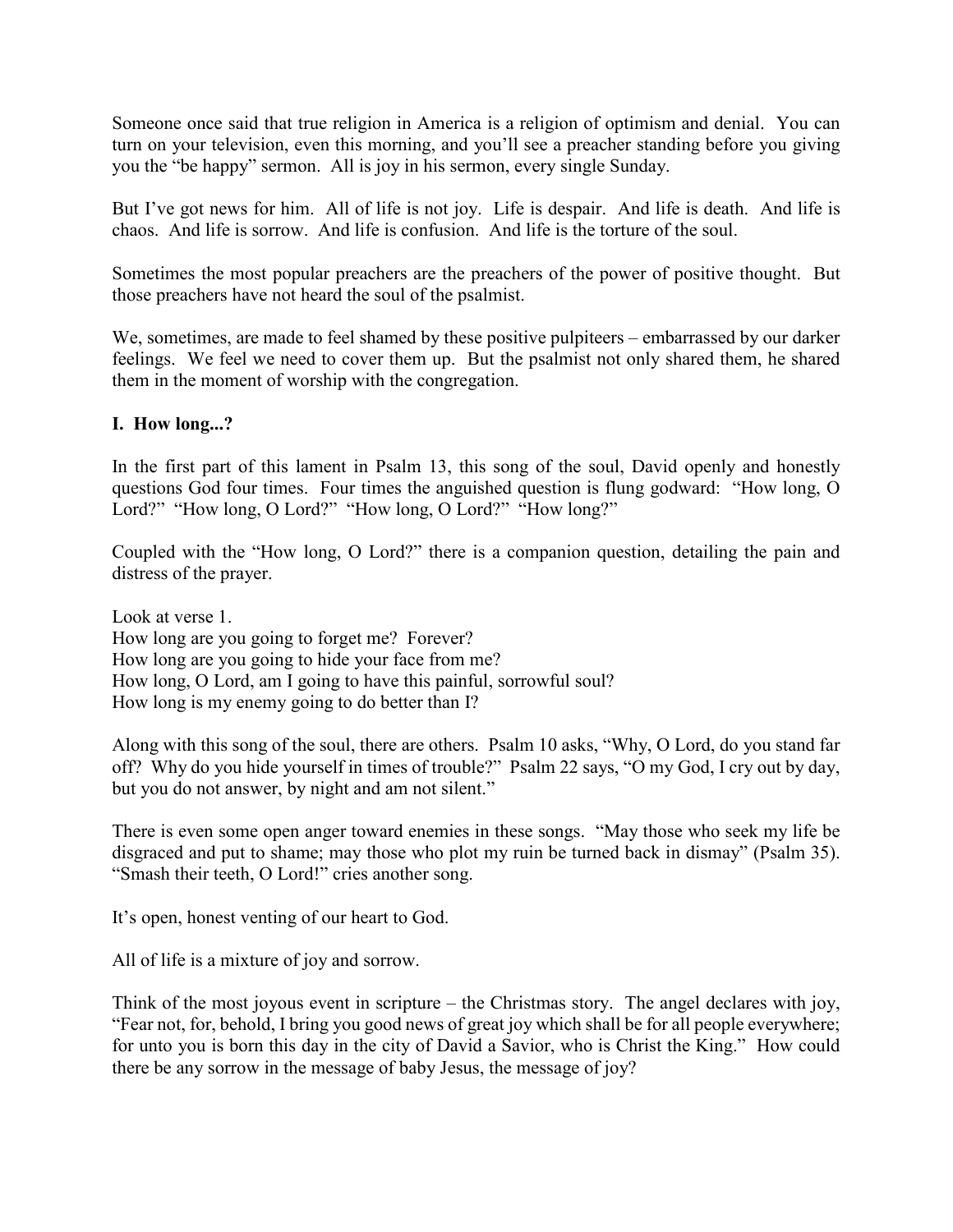Matthew tells us about the magi from the east, who follow a star to Jesus. They stop in Jerusalem to ask directions to where the new king of the Jews is born. But Herod is already the "King of the Jews." Herod is a wild man. He's paranoid. He is paranoid about anybody else being called king, even if it's only a baby. So Herod calls the Bible scholars together and finds out where the prophets said such a king would be born.

"Why, King Herod, your majesty, the King is to be born in nearby Bethlehem." King Herod calls the magi to him, puts on his most pious face, and tells them that he, too, would like to bow down before the newborn baby. "So please, do come back and tell me when you find him."

The magi disobey the king and return to their own country by another route. Herod flies into a fit of rage. He orders all the baby boys in the region of Bethlehem two years old and under slaughtered. And there are cries in the Christmas story – cries of sorrowing mothers lifted to God. And Matthew reports this horrible evil. He quotes the prophet Jeremiah – the lamenting prophet, the crying prophet, the weeping prophet Jeremiah. "A voice is heard in Ramah, weeping and great mourning, Rachel weeping for her children and refusing to be comforted, Because they are no more" (Matthew 2:18). Can't you hear the mother peppering God with questions? "How long, O Lord, will this kind of evil continue unchecked? How long will I feel this pain and sorrow in my heart?"

Somehow, that doesn't seem like a Christmas carol, does it? But it is a real part of the Christmas story. All of life is a balance of joy and sorrow.

**Ann Weems is a Christian author. Pastor Mark Abbot tells her story. She loses her 21-yearold son in tragic circumstances. She is devastated. "The stars fell from the sky," she writes. Caring people offer what help they can, but she feels she will never be comforted over this huge loss. One of her friends is a Bible scholar who is writing a commentary on the weeping prophet, on Jeremiah. He suggests that as a part of her grief, as a part of her mourning, she write down her own psalm, her own song of a sorrowful soul. Write down a song that is painful, a song that is honest, a song that asks God the questions. Ann writes, "O God, what am I going to do? He's gone, and I'm left. With an empty pit in my life.... How could you have allowed this to happen? I thought you protected your own! You are the power. Why didn't you use it? You are the glory. But there was no glory in his death. You are justice and mercy. Yet there was no justice, no mercy for him...."**

Sometimes a lament is the only way to pray. How else should you pray when you get the news that your husband or your wife is leaving you? How else do you pray when we see a loved one caught by cancer or robbed of their mind by Alzheimers? How else do you pray when your petitions for healing seem to go unanswered? How else do we pray when an innocent child is abused? How better to pray when life seems to have spiraled out of control and you're sinking into depression. When you're applying for the job, but the calls just are not coming. When the pregnancy test doesn't deliver the news you are looking for.

Sometimes we just feel so obligated to clean up our prayers. Do you think God doesn't know your mind already? Oh, always be respectful, never dishonor God, but always be honest.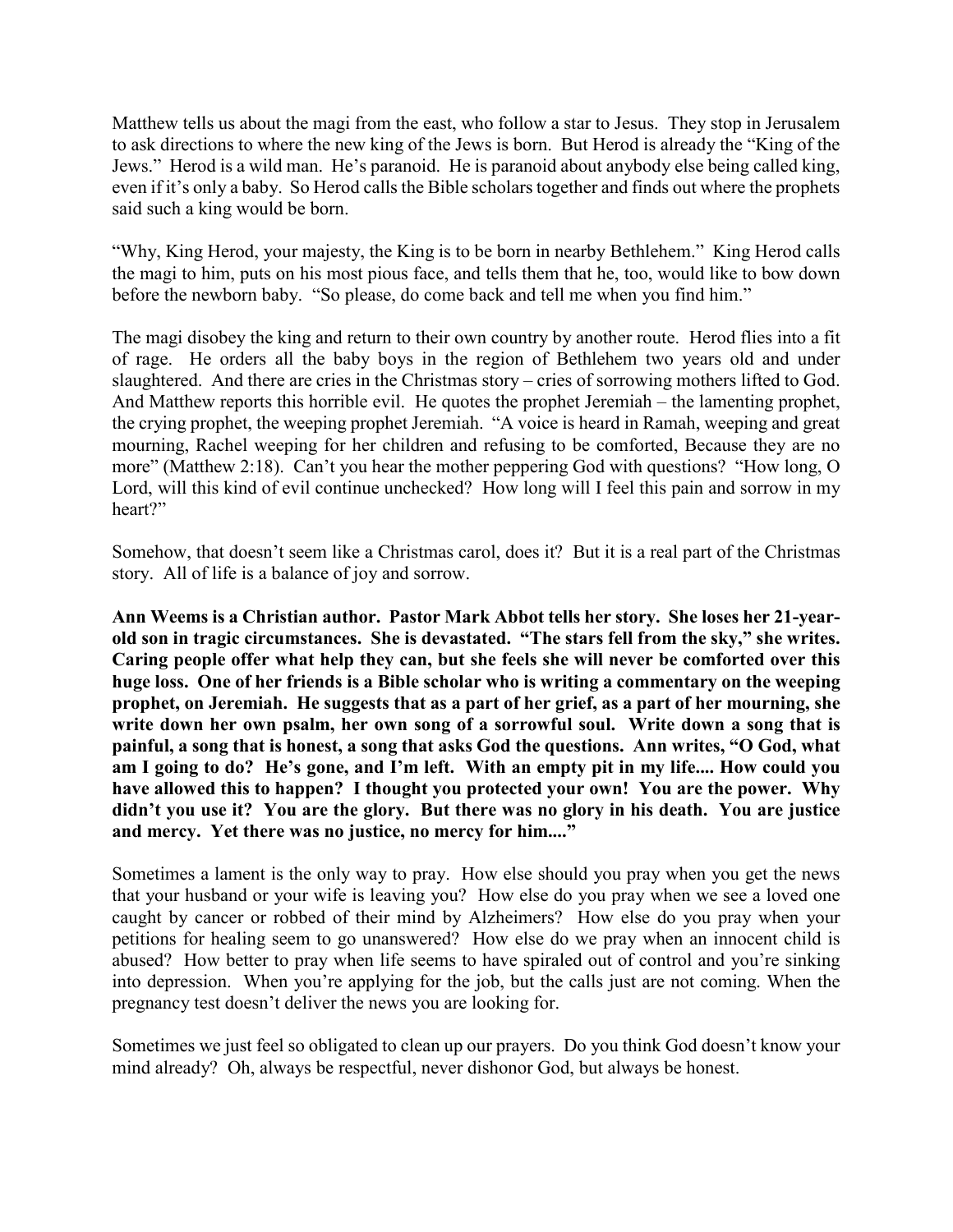### **II. Look on me...**

This Psalm 13 has a second movement where David honestly lays his need before God. "Look on me, or consider and answer me, O Lord my God (verse 3); enlighten my eyes, lest I sleep the sleep of death."

What is going on here? Is the psalmist ill? Is he threatened by death? Maybe so. He continues, "My enemy will say, 'I have overcome him,' and my foes will rejoice when I fall."

I don't know what's bothering David, but whatever it is, he lays it openly and honestly and fully before God.

You see, in the midst of lament, in the midst of the sorrow of the soul, there is a deep desire, a desperation to turn toward God and hope that He is there, to hope that He is listening, to hope that He has not forgotten you. "O God, you've got to help me. There is nobody else I can turn to. O God, what am I going to do?"

That's where the psalmist is in all of these songs. Maybe you're there today, too.

What is it for you this morning? Is the lament the sorrow from your marriage? Have there been medical tests, and now you wait? Is it a relationship that's broken? Is it employment that is unsure? What is it for you this morning that you need to lay before the throne of God?

### **III. I will sing...**

There is a final movement in David's lament. David returns to trust in the midst of trouble – that's the third movement. David sings – notice at the end, he comes around – "But I have trusted in your lovingkindness; my heart shall rejoice in your salvation. I will sing to the Lord, because He has dealt bountifully with me."

I will sing to the Lord because He has been good to me.

**Remember, I told you about Ann Weems who had a son who passed away? Remember her questions? "God, how could you have allowed this to happen? I thought you protected your own? You are the power; why didn't you use it?"**

**Listen to the conclusion of her song. "O Holy One, I am confident that you will save me.... You are the power and the glory. You are justice and mercy. You are my God forever."**

I've got to be honest with you. Sometimes the psalms aren't as tidy as Psalm 13. Sometimes they don't progress that neatly from despair to comfort, from chaos to organization. In fact, Psalm 22 alternates back and forth between the poet's trouble and his trust.

Life's that way, isn't it? Sometimes we have despair, and then we have confidence, and then we have despair again. The prayer of the lament, the song of the soul, is the asking of questions, finding comfort, and then finding trouble again to find comfort again.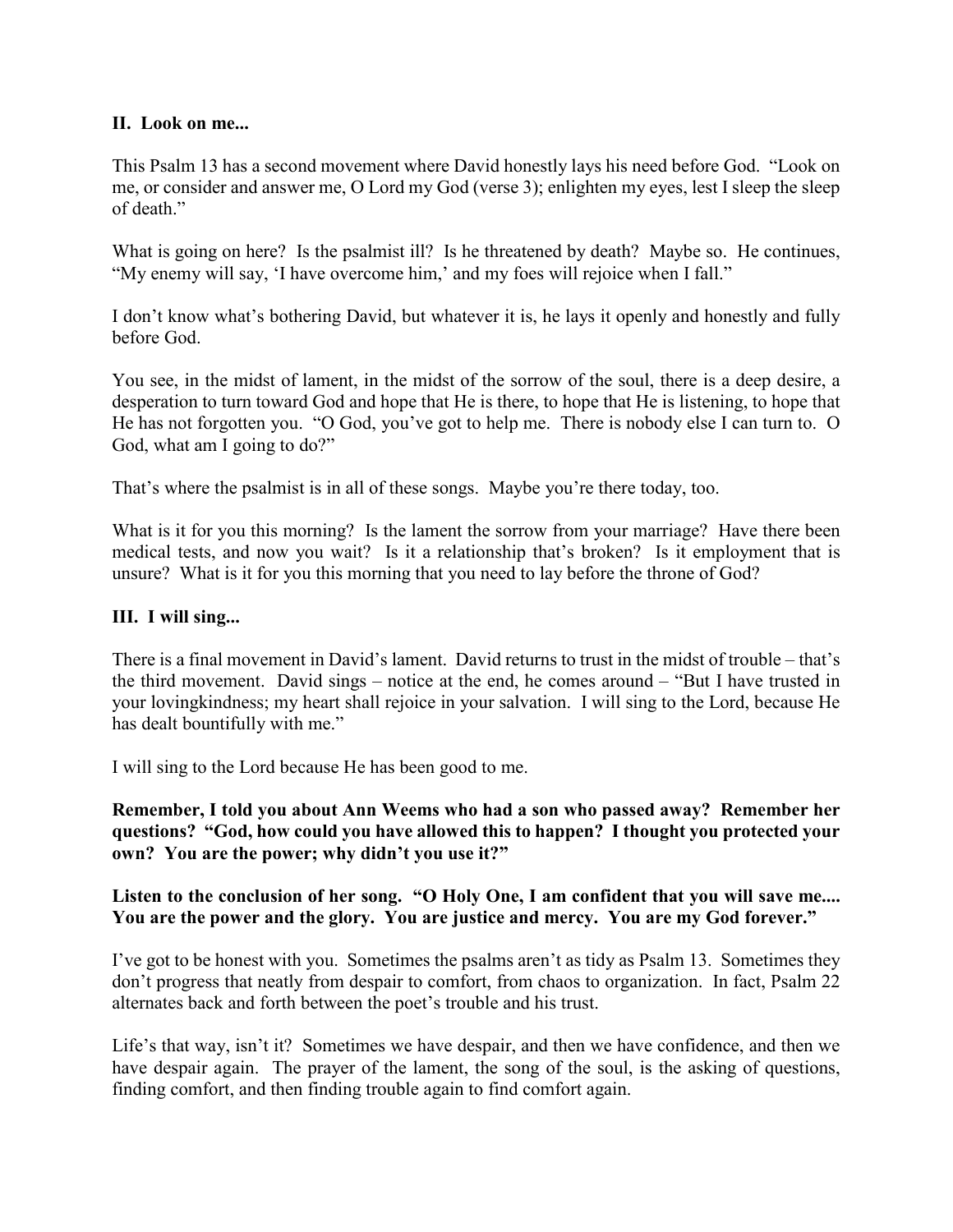I don't know where you are this morning, but if prayers of thanks are hard this morning, if songs of joy are hard this morning, it may be time to lament for a while – time to sing a winter song.

In Psalm 42, the psalmist says, "Lord, I want to hope in you again." Isn't that what you want this morning – those who have sorrowful souls, isn't that what you want this morning? You want to hope in God again.

"Hope in God," he says, "for I, again, shall praise Him."

Even the weeping prophet of Lamentations finally declares, "God, your steadfast love never ceases.... Great is thy faithfulness."

Does God seem far away to you this morning? Does God seem to refuse to answer? Is God silent? Do you feel like God has rejected you, that His favor no longer shines down upon you? If so, then you feel like David, then you feel like Jeremiah.

Listen to Psalm 42.

As the deer pants for the water brooks, So my soul pants for Thee, O God. My soul thirsts for God, for the living God; When shall I come and appear before God? My tears have been my food day and night, While they say to me all day long, "Where is your God?" These things I remember and I pour out my soul within me. For I used to go along with the throng and lead them in procession to the house of God, With the voice of joy and thanksgiving, a multitude keeping festival.

Why are you in despair, O my soul? And why have you become disturbed within me? Hope in God, for I shall again praise Him For the help of His presence.

\*\*\*\*\*\*

I will say to God my rock, "Why have You forgotten me? Why do I go mourning because of the oppression of the enemy?" As a shattering of my bones, my adversaries revile me, While they say to me all day long, "Where is your God?" Why are you in despair, O my soul? And why have you become disturbed within me? Hope in God, for I shall yet praise Him, The help of my countenance and my God.

O God, we come to you today with broken hearts, some with broken bodies, some with broken minds and emotions. We come to you with honesty. We come to you just like we are. We come